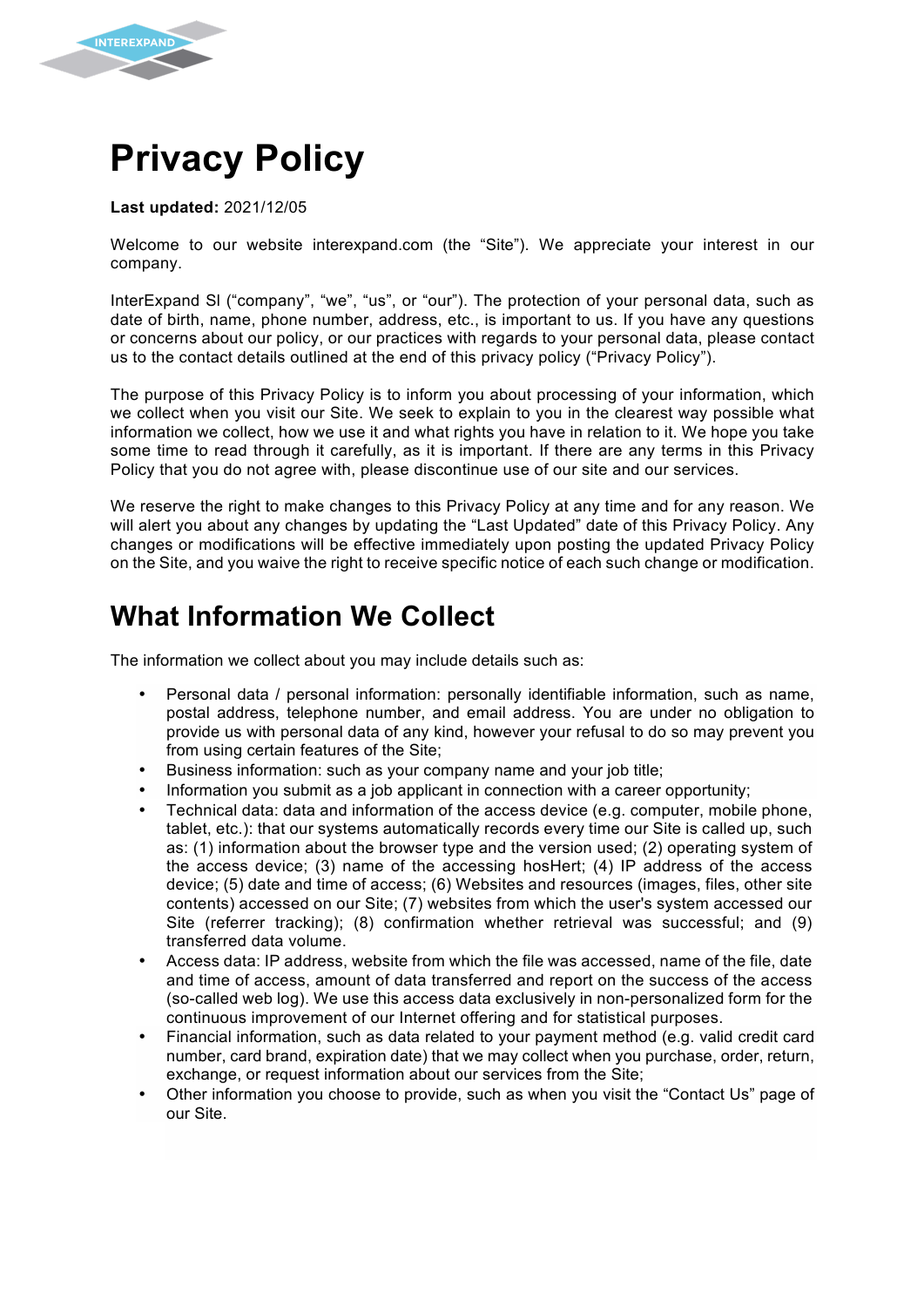

## **How We Collect Your Information**

We may collect information about you in various ways, such as when you:

- Visit our Site, including mobile website(collectively, the "Site");
- Fill out a form on the Site;
- Sign-up to receive direct marketing communications on the Site;
- Sign-up to a feature that we offer on the Site and you provide your information in connection with that feature;
- Attend an event that we or one of our affiliates or partners has organized;
- Communicate with us (for example, by telephone or by sending us an email);
- Submit your CV or any other information when applying for a career opportunity through the Site; or
- Otherwise voluntarily provide us with information about you.

# **Use of Your Information**

We may use the information we collect about you for various purposes, including to:

- Provide goods or services:
- Process business transactions and related activities;
- Manage our relationships with our customers, suppliers and vendors;
- Market our products and services;
- Manage our career opportunities;
- Respond to your inquiries;
- Operate, evaluate and improve our business (including managing the Site; enhancing and improving our products and services; managing our communications; analyzing our products and services; performing data analytics; and performing auditing and other internal functions);
- Customize your experience with our Site; and
- Comply with and enforce applicable legal requirements, industry standards and Phoenix policies and terms.

We also may use the information in other ways for which we provide specific notice at the time of collection.

We use the information about you for the purposes described above because we have a legitimate interest in providing products and services to our customers and other interested individuals that is not overridden by your interests, rights and freedoms in respect of your information.

We may use your information to fulfill a contract, or take steps linked to a contract, protect against and prevent fraud, claims, and other liabilities and to comply with or enforce applicable legal requirements, industry standards, and our policies and terms. We use information for these purposes when it is necessary to protect, exercise or defend our legal rights, or when we are required to do so by law.

We may also rely on consent through your consent, a free, unambiguous and clear confirming action or behaviour whereby you agree to the processing of your personal data for a given purpose ("consent") as a legal basis for processing your personal information. For example, where required by applicable law, we will obtain your consent to send you marketing communications about our products and services and invite you to events. Where we rely on consent, we will inform you of the purposes for which we require your personal information at the point at which we obtain such personal information. Where you have provided your consent, you have the right to withdraw such consent at any time by contacting us as detailed in this Privacy Policy.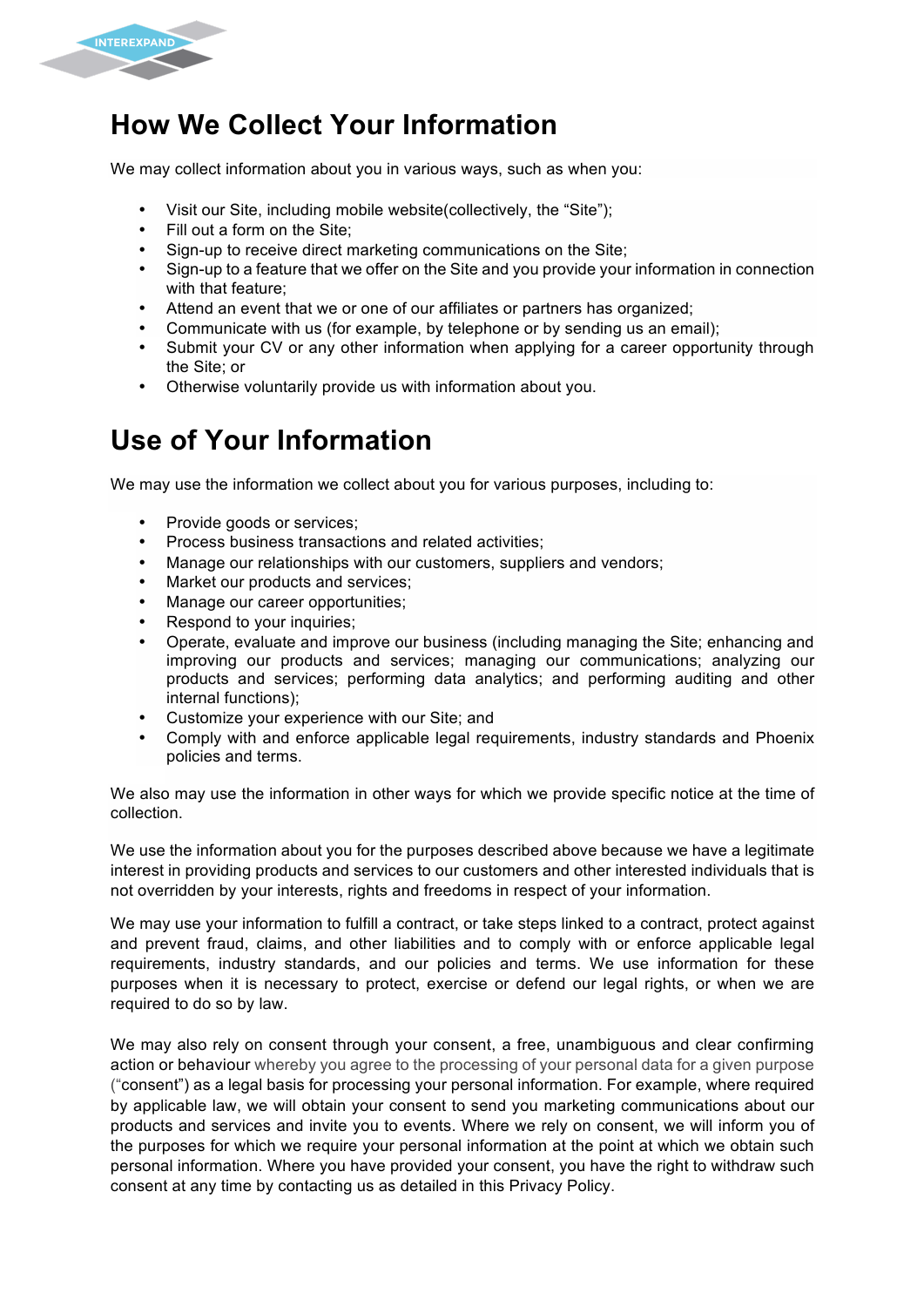

# **Disclosure of Your Information**

We may share information we have collected about you in certain situations. Your information may be disclosed as follows:

### • **By Law or to Protect Rights**

If we believe the release of information about you is necessary to respond to legal process, to investigate or remedy potential violations of our policies, or to protect the rights, property, and safety of others, we may share your information as permitted or required by any applicable law, rule, or regulation. This includes exchanging information with other entities for fraud protection and credit risk reduction.

#### • **Third-Party Service Providers**

We may share your information with third parties that perform services for us or on our behalf, including payment processing, data analysis, email delivery, hosting services, customer service, and marketing assistance. See below additional details on third party service providers.

#### • **Affiliates**

We may share your information with our affiliates, in which case we will require those affiliates to honour this Privacy Policy. Affiliates include our parent company and any subsidiaries, joint venture partners or other companies that we control or that are under common control with us.

#### • **Business Partners**

We may share your information with our business partners to offer you certain products, services or promotions.

#### • **Other Third Parties**

We may share your information with advertisers and investors for the purpose of conducting general business analysis. We may also share your information with such third parties for marketing purposes, as permitted by law.

## **Your Rights**

#### • **Right To Access**

You are entitled to request a confirmation of whether we process your personal data. If this is the case, you have the right to access the information as long as the rights and freedoms of others are not adversely affected. We are glad to provide you a copy of this information.

## • **Right To Rectification**

You are entitled to obtain the rectification of inaccurate personal data any time. You may also request any time to have incomplete personal data completed. A corresponding adjustment is made immediately.

#### • **Right To Erasure**

You are entitled to request from us the erasure of your personal data if:

- data are no longer required;
- there is no longer any legal ground for processing because you withdraw your consent;
- you object to the processing and there are not any legitimate grounds for the processing;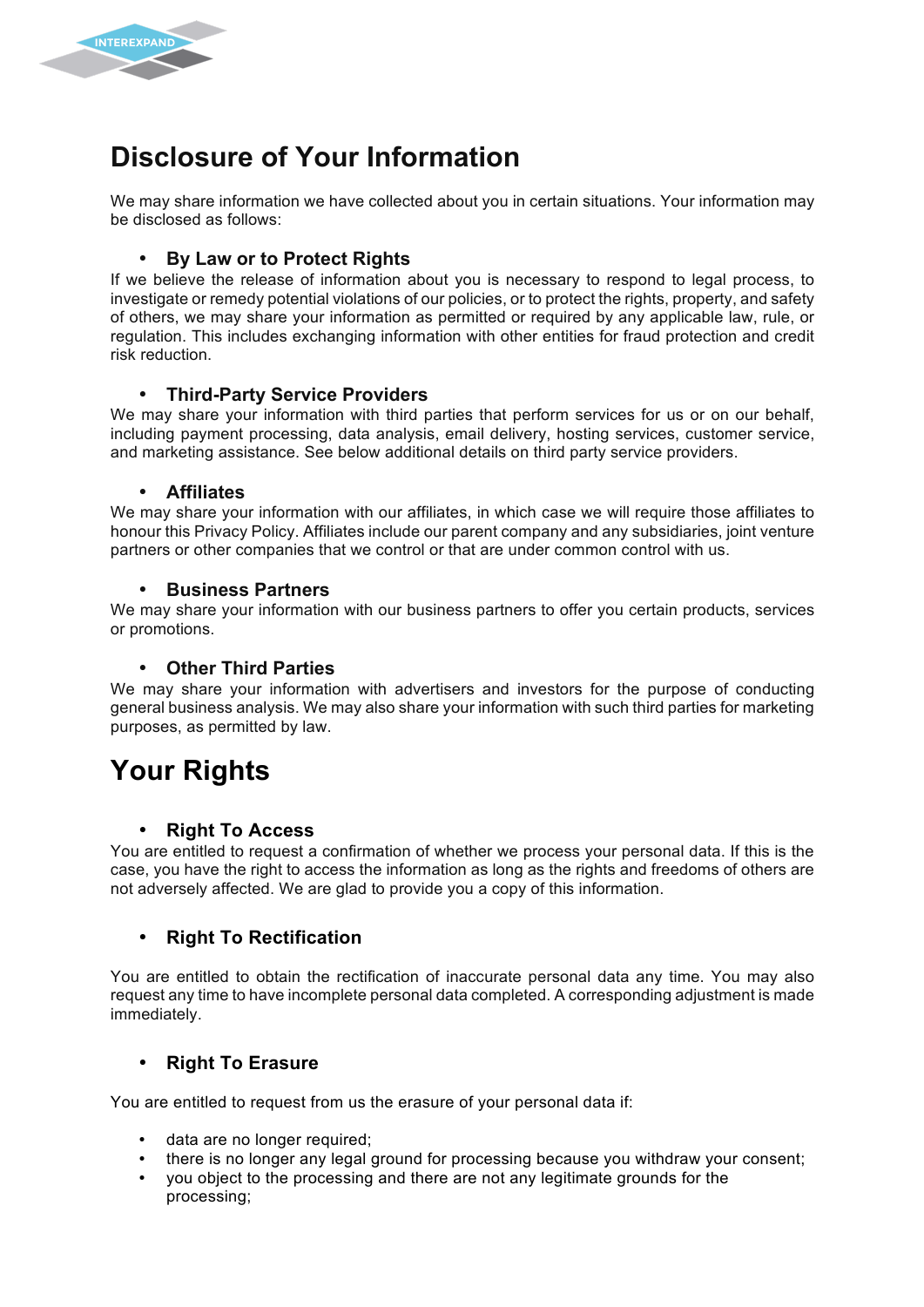

- your data have been unlawfully processed;
- this is required for compliance with a legal obligation.

However, you cannot exercise this right if:

- processing is necessary for exercising the right of freedom of expression and information;
- your data have been collected on the grounds of a legal duty;
- processing is required for reasons in the public interest;
- data are required for the enforcement, exercise or defence of legal claims.

## • **Right To Restriction Of Processing**

You have the right to restrict the processing of your personal data in certain cases.

This applies if:

- the accuracy of the personal data is contested by you;
- processing is unlawful and you oppose the erasure;
- data are no longer required for the purpose of processing, but the collected data are used for enforcement, exercise or defence of legal claims;
- an objection to processing has been made and the verification whether the legitimate grounds of whom override is still pending.

## • **Right To Withdraw Your Consent**

If you have given us your explicit consent to the processing of your personal data, you may withdraw it any time. Please note that this does not affect the lawfulness of the processing carried out on the basis of your consent until you withdraw your consent.

## • **Right To Object**

You have the right to object at any time to processing of your personal data, which were collected based on the grounds of a legitimate interest. You only have this right if particular circumstances speak against storage and processing.

## • **How Do You Exercise Your Rights?**

You may exercise your rights any time by contacting us as follows:

InterExpand Sl Avenida Diagonal 640 08017 Barcelona Spain E-Mail: privacy@interexpand.com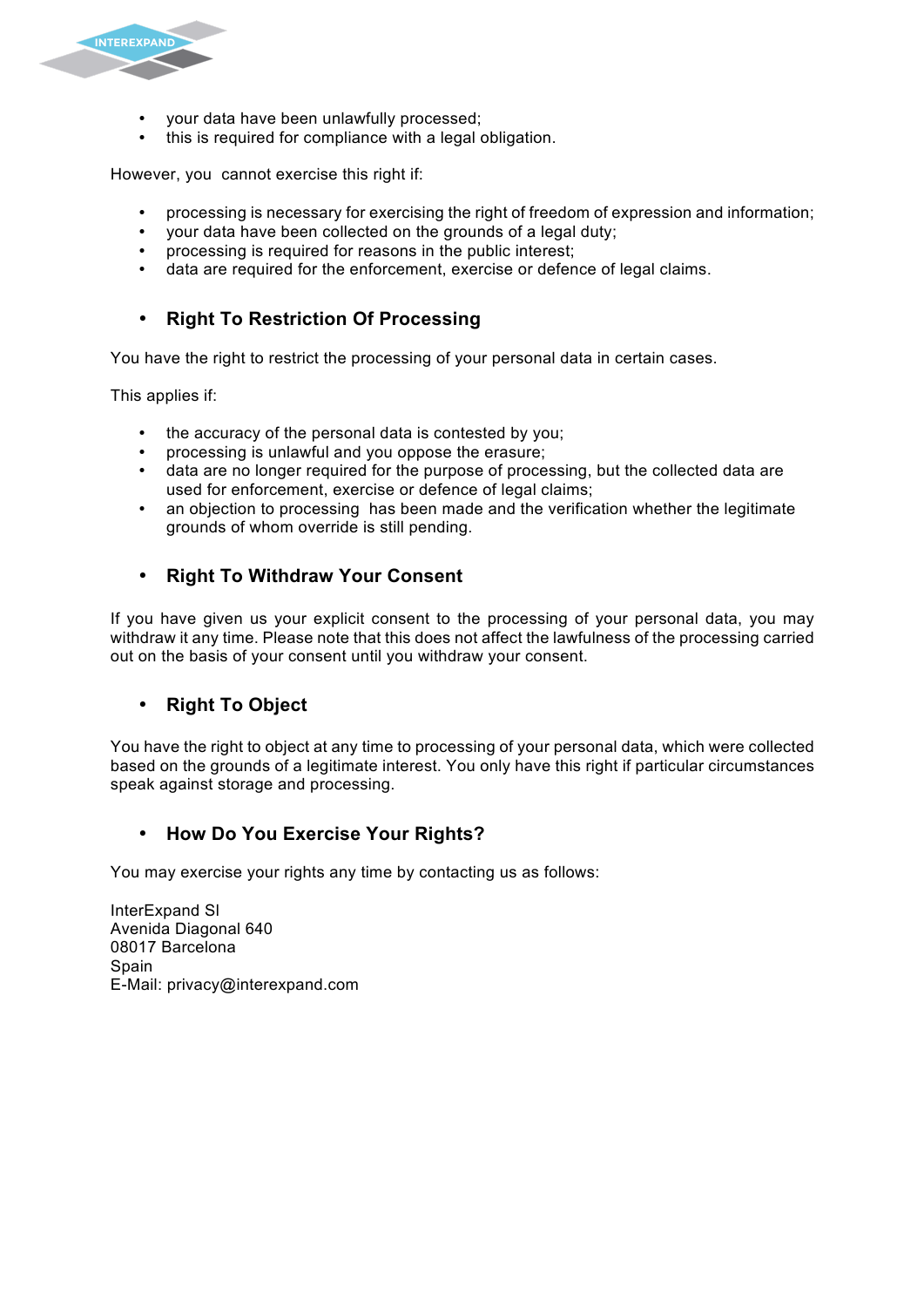

## **Data Safety and Data Protection, Communication by e-mail**

Your personal data will be protected by technical and organisational measures during collection, storage and processing so that third parties cannot access them. In case of unencrypted communication by e-mail, data security during transfer to our IT systems cannot be guaranteed in full by us so that we recommend to send information with a high need for confidentiality in encrypted form or by post.

# **Provision of Our Site And Creation Of Log Files**

Every time our website is called up, our system automatically records data and information of the access device and other technical data as further described above..

Technical data is stored in our system's log files. Technical data is not stored together with the personal data of a specific user so that it is not possible to identify individual users of the website.

#### **The Legal Basis for the Processing of Personal Data, Contained In the Technical Data**

Legitimate interest is to guarantee that the purpose described below is achieved.

#### **Purpose of Data Processing**

The temporary (automated) storage of technical data is only required during the Site visit so that the Site can be provided. Storage and processing of technical data is also required to maintain compatibility of our Site for all visitors, as far as possible, and to combat misuse and eliminate faults. It is necessary to log technical data of the accessing computer to be able to react promptly to incorrect visualisation, attacks to our IT systems and/or lack of functionality of our website. Furthermore, this data is used to optimise the website and to generally safeguard the security of our IT systems.

#### **Length of Time in Storage**

The above-mentioned technical data are erased as soon as they are no longer needed to guarantee compatibility of the website for all visitors but at the latest 3 months after you have visited our Site.

# **Special Functions of the Site**

Our Site offers you various functions, during the use of which personal data is collected, processed and stored by us. Below we explain what happens with this data:

## **Contact form(s)**

#### **What Personal Data Is Collected And To Which Extent Will It Be Processed?**

The personal data you entered in our contact forms, which you entered in the input mask of the contact form.

#### **The Legal Basis for the Processing Of Personal Data**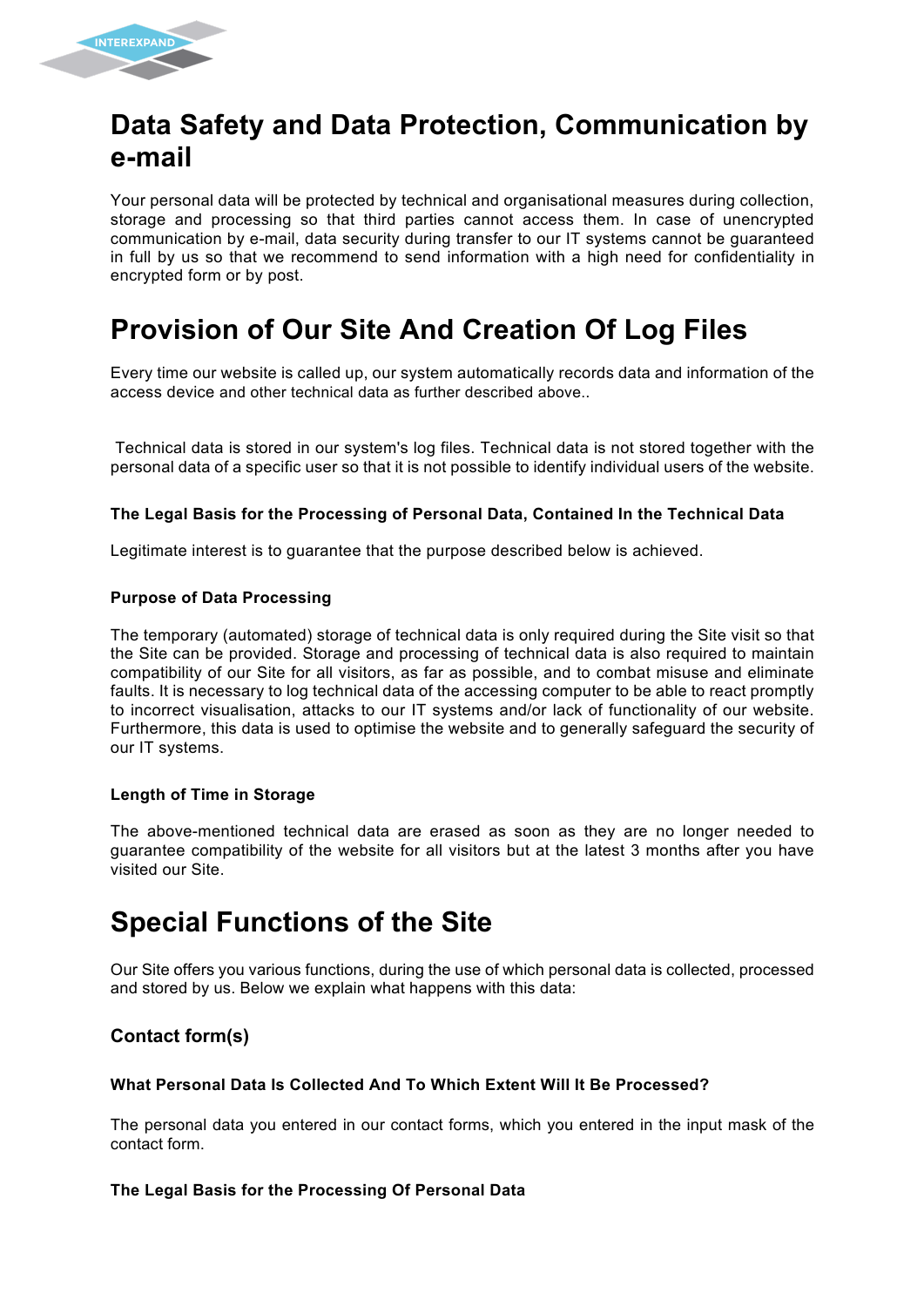

Your consent.

#### **Purpose of Data Processing**

We will use the information collected via our contact form or contact forms only for processing the specific contact request received through the contact form. Please note that in order to fulfil your contact request, we may also send you e-mails to the address provided. The purpose of this is so that you can receive confirmation from us that your request has been correctly forwarded. However, the sending of this confirmation e-mail is not obligatory for us and is only for your information.

#### **Length of Time in Storage**

After processing your request, the personal data will be deleted immediately, unless there are legal retention periods.

#### **The Need to Provide Personal Data**

The use of the contact forms is on a voluntary basis and is neither contractually nor legally required. You are not obliged to contact us via the contact form, but can also use the other contact options provided on our site. If you wish to use our contact form, you have to fill in the fields marked as mandatory. If you do not fill out the required information of the contact form, you can either not send the request or we can unfortunately not process your request.

# **Integration of External Web Services and Processing of Personal Data Outside The EU**

On our Site, we use active content from external third party providers, so-called web services. When you visit our Site, these external third party providers may receive personal information about your visit to our Site. This may involve the processing of personal data outside the EU. You can prevent this by installing an appropriate browser plug-in or disabling the execution of scripts in your browser. This may result in some functional restrictions on the websites that you visit.

We use the following external web services:

#### • **CloudFlare**

We use on our Site the service CloudFlare of the company Cloudflare, Inc, 101 Townsend St, 94107 San Francisco, United States, email: support@cloudflare.com, website: https://www.cloudflare.com/de-de/. The processing also takes place in a third country for which there is no Commission adequacy decision. Therefore, the usual level of protection for the GDPR cannot be guaranteed for the transfer, as it cannot be ruled out that in the third country, e.g. authorities can access the collected data.

The legal basis for the transmission of personal data is our legitimate interest in the processing Our legitimate interest lies in the achievement of the purpose described above.

Cloudflare is a so-called Content Delivery Network, which provides security features in addition to splitting the website across multiple servers. In addition, Cloudflare acts as a reverse proxy for our website.

For more information on the handling of transmitted data, please refer to the provider's privacy policy at https://www.cloudflare.com/privacypolicy/.

#### • **Google Fonts**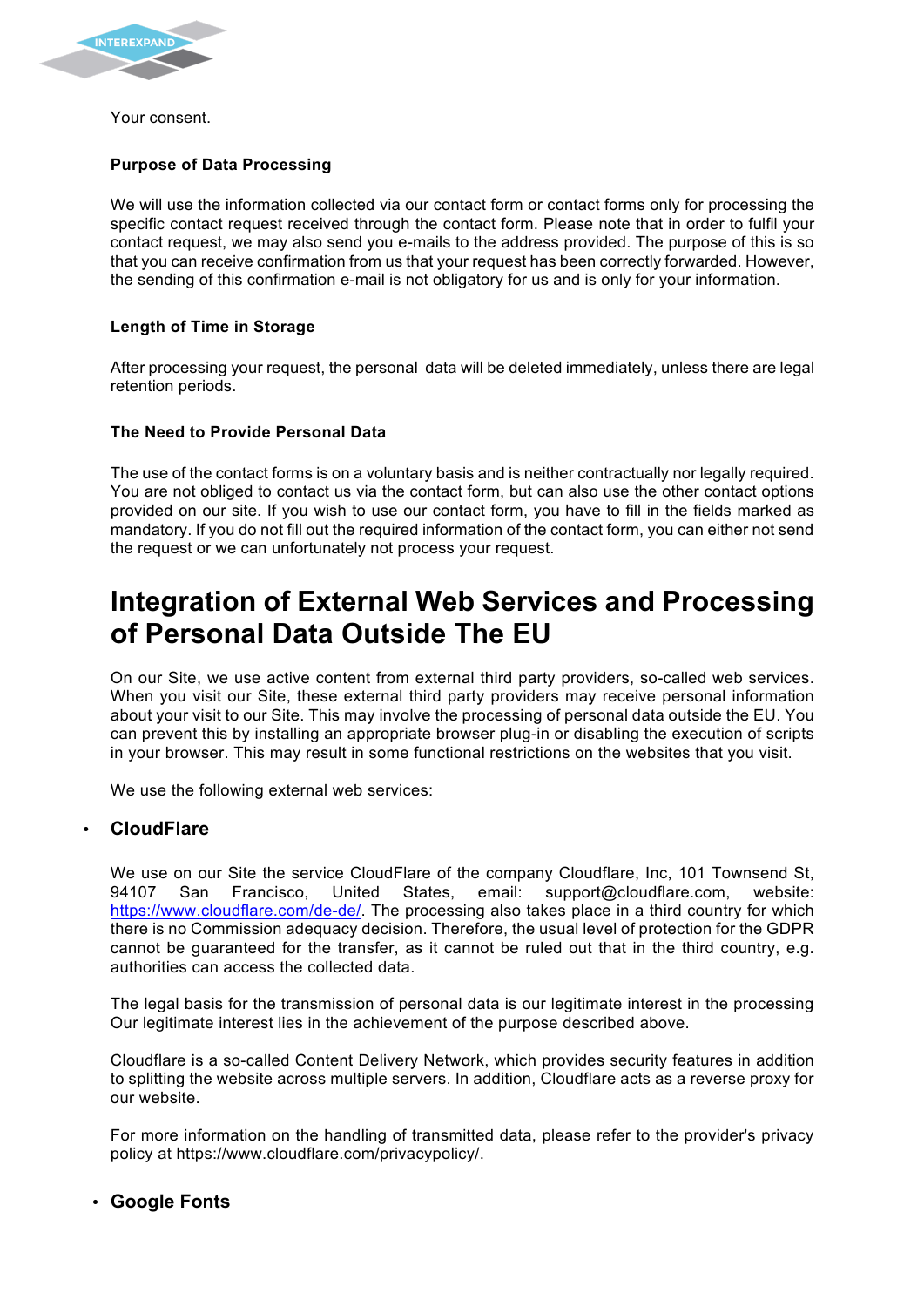

We use on our Site the service Google Fonts of the company Google LLC, 1600 Amphitheatre Parkway, 94043 Mountain View, United States of America, e-mail: support-de@google.com, website: http://www.google.com/. The processing also takes place in a third country for which there is no Commission adequacy decision. Therefore, the usual level of protection for the GDPR cannot be guaranteed for the transfer, as it cannot be ruled out that in the third country, authorities can access the collected data.

The legal basis for the transmission of personal data is your consent.

Fonts are reloaded on our site via the Google Fonts service in order to be able to display the site in a visually better version.

For more information on the handling of transmitted data, please refer to the provider's privacy policy at https://policies.google.com/privacy.

#### • **Google APIS**

We use on our Site the service Google APIS of the company Google LLC, 1600 Amphitheatre Parkway, 94043 Mountain View, United States of America, e-mail: support-de@google.com, website: http://www.google.com/. The processing also takes place in a third country for which there is no Commission adequacy decision. Therefore, the usual level of protection for the GDPR cannot be guaranteed for the transfer, as it cannot be ruled out that in the third country, authorities can access the collected data.

The legal basis for the transmission of personal data is your consent.

We use Google APIS to be able to reload additional services from Google on the website. Google Apis is a collection of interfaces for communication between the various Google services that are used on your website.

The service or we collect the following data for processing: IP address.

For more information on the handling of transmitted data, please refer to the provider's privacy policy at https://policies.google.com/privacy.

#### • **Gstatic**

We use on our Site the service Gstatic of the company Google LLC, 1600 Amphitheatre Parkway, 94043 Mountain View, United States of America, e-mail: support-de@google.com, website: http://www.google.com/. The processing also takes place in a third country for which there is no Commission adequacy decision. Therefore, the usual level of protection for the GDPR cannot be guaranteed for the transfer, as it cannot be ruled out that in the third country, authorities can access the collected data.

The legal basis for the transmission of personal data is your consent.

Gstatic is a service used by Google to retrieve static content in order to reduce bandwidth usage and to preload required catalogue files.

For more information on the handling of transmitted data, please refer to the provider's privacy policy at https://policies.google.com/privacy.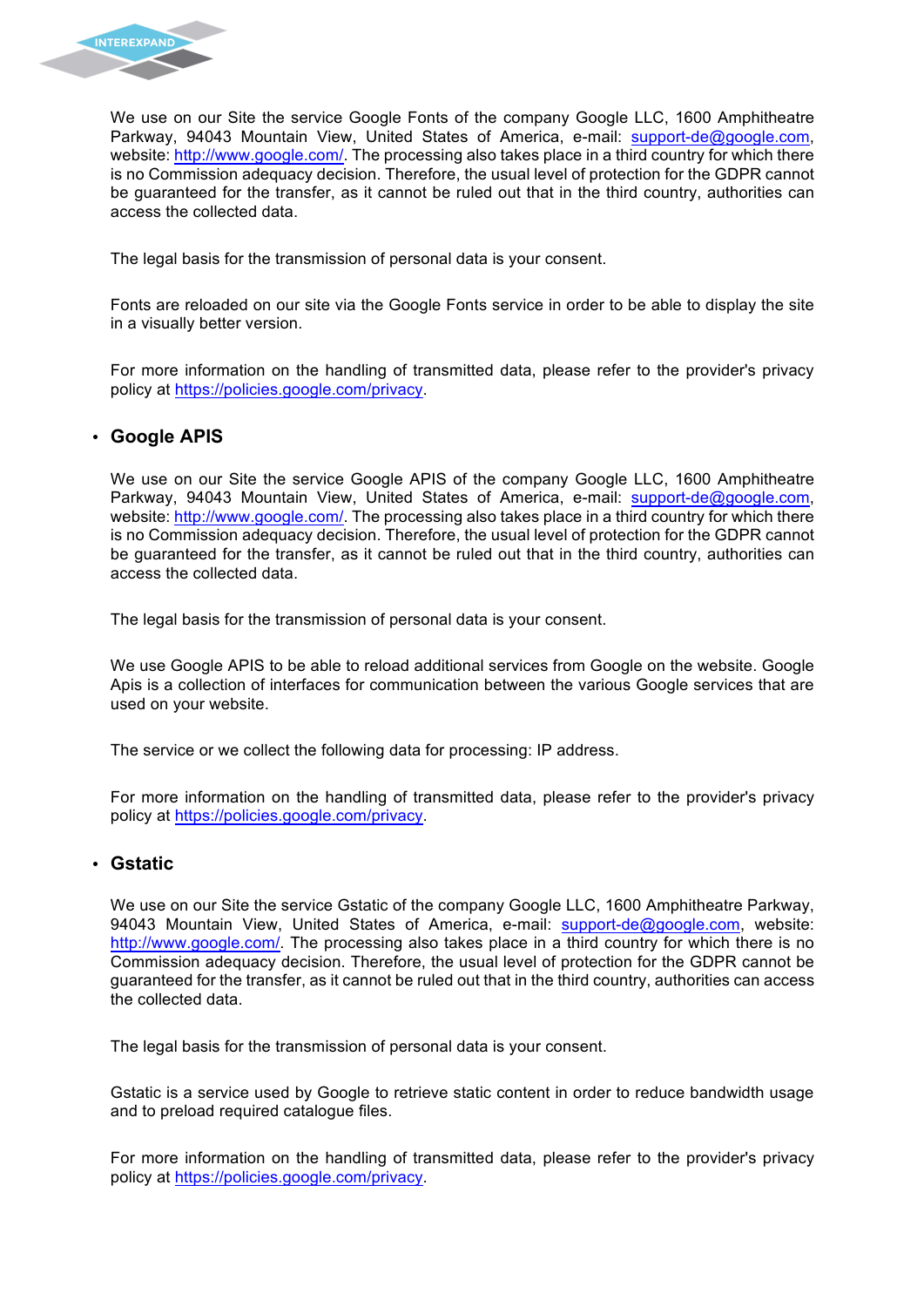

### • **Jsdelivr**

We use on our Site the service Jsdelivr of the company Prospect One Sp., Krolweska 65A, 30-081 Krakow, Poland, e-mail: hello@prospectone.io, website: https://prospectone.io/. The transfer and processing of personal data takes place exclusively on servers in the European Union.

The legal basis for the transmission of personal data is our legitimate interest in the processing. Our legitimate interest lies in the achievement of the purpose described above.

JSDelivr is a content delivery network that mirrors our content across multiple servers to ensure optimal accessibility worldwide.

For more information on the handling of transmitted data, please refer to the provider's privacy policy at https://www.jsdelivr.com/privacy-policy-jsdelivr-com.

## • **Font Awesome**

We use on our website the Font Awesome service provided by Fonticons, 6 Porter Road, Apartment 3R, MA 02140 Cambridge, United States, email: hello@fontawesome.com, website: https://fontawesome.com/. The processing also takes place in a third country for which there is no Commission adequacy decision. Therefore, the usual level of protection for the GDPR cannot be guaranteed for the transfer, as it cannot be ruled out that in the third country, e.g. authorities can access the collected data.

The legal basis for the transmission of personal data is your consent.

Through the Font Awesome service, fonts are reloaded on our website to provide you with a more visually appealing version of the site.

For more information on the handling of transmitted data, please refer to the provider's privacy policy at https://fontawesome.com/privacy.

# **Additional Information for EU Visitors**

## **Right to Data Portability**

Under Art. 20 of the GDPR, you have the right to have your personal data transferred to you. We provide your personal data in a structured, commonly used and machine-readable format. The data can either be transferred to you or a controller you specify.

On request, we provide you the following data acc. to Art. 20 para. 1 of the GDPR:

- data collected based on an explicit consent pursuant to Art. 6 para. 1 lit. a or Art. 9 para. 2 lit. a GDPR;
- data we have received from you for the performance of a contract acc. to Art. 6 para. 1 lit. b GDPR;
- data having been processed in automated procedures.

We will transfer the personal data directly to a controller specified by you insofar as this is technically feasible. Please note that according to Art. 20 para. 4 GDPR we may not transfer data which adversely affect the rights and freedoms of others.

### **Right to Complain To Supervisory Authority Pursuant To Art. 77 Para. 1 Of The GDPR**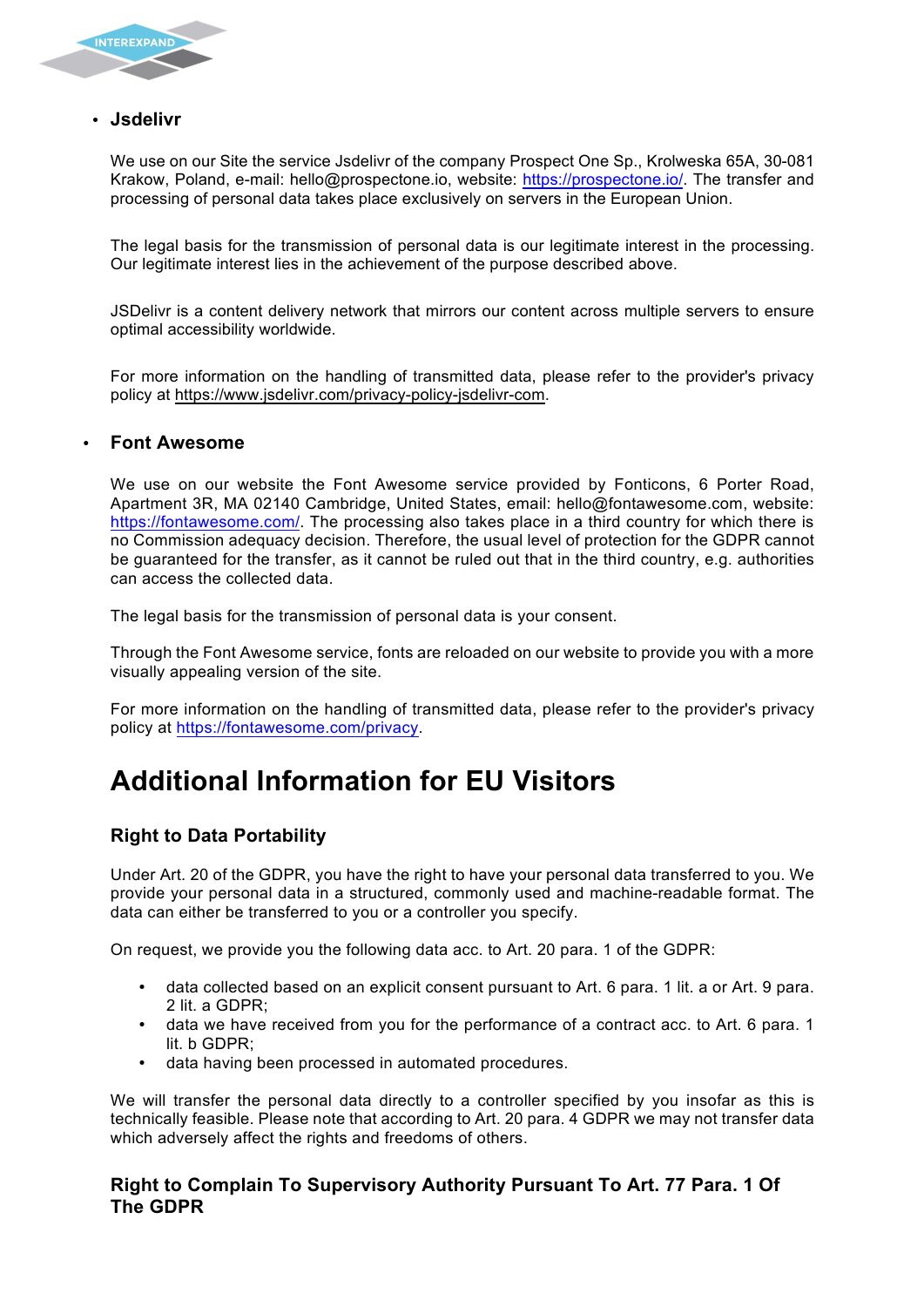

Insofar as you suspect that your data are being processed unlawfully on our Site, you may, of course, bring about a judicial clarification of the issue at any time. In addition, any other legal option is open to you. Irrespective of that, you may contact a supervisory authority based on Art. 77 para. 1 of the GDPR. You have a right to lodge a complaint pursuant to Art. 77 of the GDPR in the Member State of your habitual residence, place of work or place of the alleged infringement, i.e. you can choose the supervisory authority of one of the above-mentioned places. The supervisory authority with whom the complaint is lodged shall notify you of the status and outcomes of your complaint, including your right to an effective judicial remedy based on Art. 78 of the GDPR.

# **Additional Information for Brazilian visitors**

## **Additional Exceptions to the Right to Erasure**

In addition to the exceptions outlined above, according to Art. 16 of the LGPD, you also do not have this right if:

- processing is necessary due to controller need to comply with a legal or regulatory obligation;
- there is in place a study by a research entity, ensuring, whenever possible, the anonymization of the personal data;
- data was transferred by controller to third parties, provided that the requirements for data processing as provided in the LGPD are obeyed; and
- data is used exclusively by the controller, with access by third parties being prohibited, and provided the data has been anonymized.

## **Right To Restriction of Processing**

Refer to the circumstances provided in Art. 15 of the LGPD.

## **Right To Data Portability**

Under Art. 11, para 4, I; Art. 18, V; and Art. 18, para 7 of the LGPD, you have the right to have your personal data transferred to you. We provide your personal data in a structured, commonly used and machine-readable format. The data can either be transferred to you or a controller you specify.

On request, we provide you the following data:

- data collected based on an explicit consent;
- data we have received from you for the performance of a contract;
- data having been processed in automated procedures.

We will transfer the personal data directly to a controller specified by you insofar as this is technically feasible. Please note that we may not transfer data which adversely affect the rights and freedoms of others.

Under Art. 18, V of the LGPD, you may at any time and by means of request, has the right to obtain portability of your data to another service provider or product provider, by the means of an express request, pursuant with the regulations of the national authority, and subject to commercial and industrial secrets. If it is impossible to immediately adopt the request mentioned above, we will send you a reply communicating we are not the data processing agent and indicate, whenever possible, who the agent is; or we will indicate the reasons of fact or of law that prevent the immediate adoption of such request.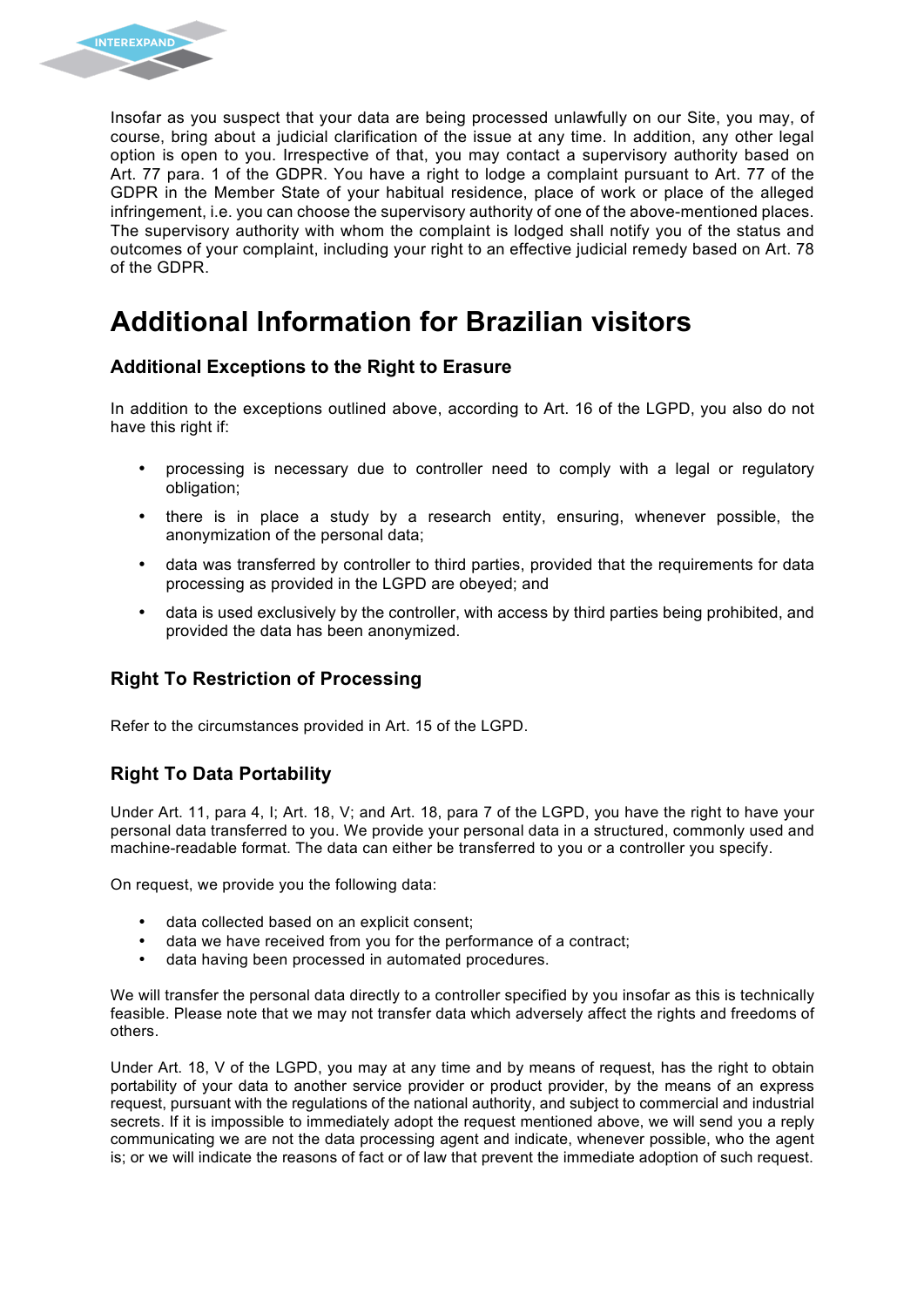

The right of portability referred to above does not include your data that have already been anonymized by us.

#### **Right To Complain To Supervisory Authority Pursuant To Art. 18, I Of The LGPD.**

Insofar as you suspect that your data are being processed unlawfully on ourSite, you may, of course, bring about a judicial clarification of the issue at any time. In addition, any other legal option is open to you. Irrespective of that, you may contact a supervisory authority based on Art. 18, I of the LGPD.

You have a right to lodge a complaint. The supervisory authority with whom the complaint is lodged shall notify you of the status and outcomes of your complaint, including your right to an effective judicial remedy.

Data subjects may exercise their rights regarding their personal data through the (legal) person accountable for the processing of personal data, the Data Protection Officer (the DPO). The DPO is appointed by the controller (in Brazil is mandatory for all entities, according to Section II Art. 41 of the LGPD) to act as a communication channel between the controller, the data subjects, and the local Data Protection Authority.

The DPO is responsible (among other tasks) for accepting complaints and communications from the data subjects, providing clarifications, and taking necessary actions.

You may exercise your rights any time by contacting us at the contact address provided in this Policy.

# **Additional Information for California visitors**

### **Sources of Personal Information**

We obtain the categories of personal information listed above from the following categories of sources:

- Directly from our clients or their agents. For example, from documents that our clients provide to us related to the services for which they engage us.
- Indirectly from our clients or their agents. For example, through information we collect from our clients in the course of providing services to them.
- Directly and indirectly from activity on our Site. For example, from submissions through our website portal or website usage details collected automatically.
- From third-parties that interact with us in connection with the services we perform.

## **Sale of Personal Information**

In the preceding twelve (12) months, we have not sold any personal information. We will not sell your personal information to any party. If in the future, we anticipate selling your personal information to any third party, we will provide you with the opt-out rights required under CCPA. **Your Rights and Choices**

• **Access to Specific Information and Data Portability Rights**

You have the right to request that we disclose certain information to you about our collection and use of your personal information over the past 12 months. Once we receive and confirm your verifiable consumer request, we will disclose to you:

- o The categories of personal information we collected about you.
- o The categories of sources for the personal information we collected about you.
- o Our business or commercial purpose for collecting or selling that personal information.
- o The categories of third parties with whom we share that personal information.